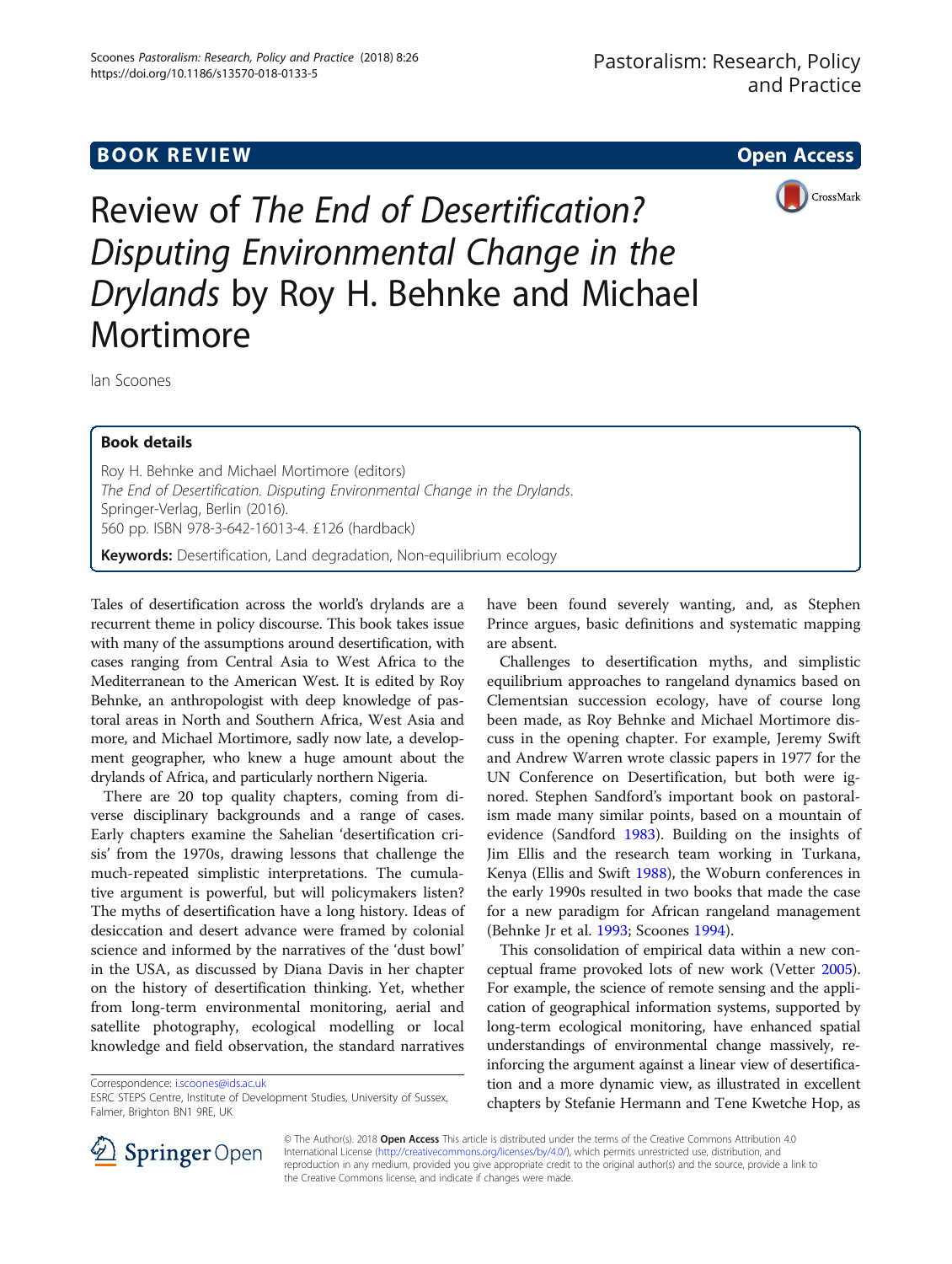well as Pierre Hiernaux and colleagues. As Alessandra Giannini outlines, 40 years of climate modelling in the Sahel generates a complex picture of drought and desertification, challenging the standard media narratives discussed by Mike Shanahan. As the case studies in the latter part of the book show - from southern Ethiopia to Patagonia to the Bolivian Andes to China - degradation of elements of dryland landscapes certainly occurs, but it is a complex and variegated process, not amenable to simple intervention or sweeping policy.

# Science and the politics of policy

Unfortunately, much of this accumulated evidence has been ignored, and the narratives of desertification persist. Why is this? The relationship between science and policy is not linear: new data leading to a transformation of scientific paradigms does not necessarily result in a change in policy and practice. Evidence and policy, despite the rhetoric around evidence-based policymaking, are not neatly linked. Why is it that, even when scientific evidence is seemingly incontrovertible, then shifts in policy discourse and practice do not happen? As Lynn Huntsinger shows from the USA, a lot is to do with the power and stickiness of narratives - and so the politics of knowledge in policy (Keeley and Scoones [2003](#page-2-0)). Other forces are at play, beyond the slow, patient and rigorous accumulation of knowledge.

From the 1990s, there were some in policy and practice circles who accepted the non-equilibrium view, questioning the simplistic versions of desertification across the drylands. But this was sometimes a naïve advocacy for 'indigenous' systems - valorizing transhumance or nomadism in a simplistic, romantic way. Ignoring challenges of land management, and inventing an ideal 'tradition', is not the answer. Mainstream institutions and policy, while often playing lip service to changes in the growing critiques of the desertification framing, did not take the argument for rethinking seriously though. Paradigms may have shifted in science, but not in policy.

Even today, and despite fantastic books like this one, it is amazing how often you see projects, documents, statements and plans repeating the same old story, as if debates in science over decades had never happened. The annual 'World Desertification Day' is an occasion for repeating myths, while signatories to the UN Convention to Combat Desertification regurgitate the arguments in every national submission.

So why do things not change? One reason is that new ways of thinking only permeate through slowly via training, curriculum revisions and generational change in professions. Incumbent power also resists change. This reflects the conservative nature of institutions and professions. While the science of rangelands has shifted, old ideas stick among field-level departments, aid agencies and their officials. It is perhaps not surprising when there is fast turnover of staff, poor resourcing, and institutional inertia and limited learning.

But it is not only inertia. There is also a more active politics of resistance. 'Seeing like a state' (Scott [1998](#page-2-0)), rather than a pastoralist or dryland farmer, has many consequences, as states attempt to control, manage and discipline such marginal areas (Catley et al. [2013](#page-2-0)). Programmes of sedentarization, fixed water points and often draconian environmental measures to combat desertification are regularly promoted, supported by international aid agencies, as Camilla Toulmin and Karen Brock explain for the Sahel.

As Mike Mortimore and Yamba Boubacar explain in their chapters, a more decentralized people-centred approach that has its focus on livelihoods and poverty, not environmental control, has much more likelihood of success. An alternative science of the drylands however is too often a long way from the discussion. Many interventions are about the exertion of state power and control, and the persistent and insidious power of incumbent institutions, hooked into a narrative that will not budge, and continues to be supported by international agencies.

In my view, one of the most mistaken moves in this field in the last 25 years was the creation of the UN Convention to Combat Desertification. As a concession to African states in the post-Rio deal, it has not had the traction of the conventions on biodiversity or climate change. The desertification narrative suited many purposes, and the critiques first raised in UN circles in 1977 were not heeded. The rhetoric is more sophisticated these days - participation, inclusion, cooperation, local knowledge and a wider view of land degradation are all part of the mix. But the fundamental frame remains. Many comment pieces, policy briefs and communiques repeat those tired and long-disputed statistics on land degradation or nutrient deficits. Too often it is spurious science and economics presented as fact, supporting a narrative that we thought had been dismissed decades ago.

# Embracing uncertainty, working with variability

As science over many decades has shown, and this book emphasizes again, non-equilibrium ecology is a useful way of thinking about complex, highly variable dryland ecosystems - especially in the context of climate change (Scoones [2004](#page-2-0)). In particular, it provides a useful basis for challenging simplistic, linear desertification narratives. The key lesson is that there is no simple, standardized solution to dryland development, especially with fast-changing climatic, economic and political contexts; flexibility, agility and